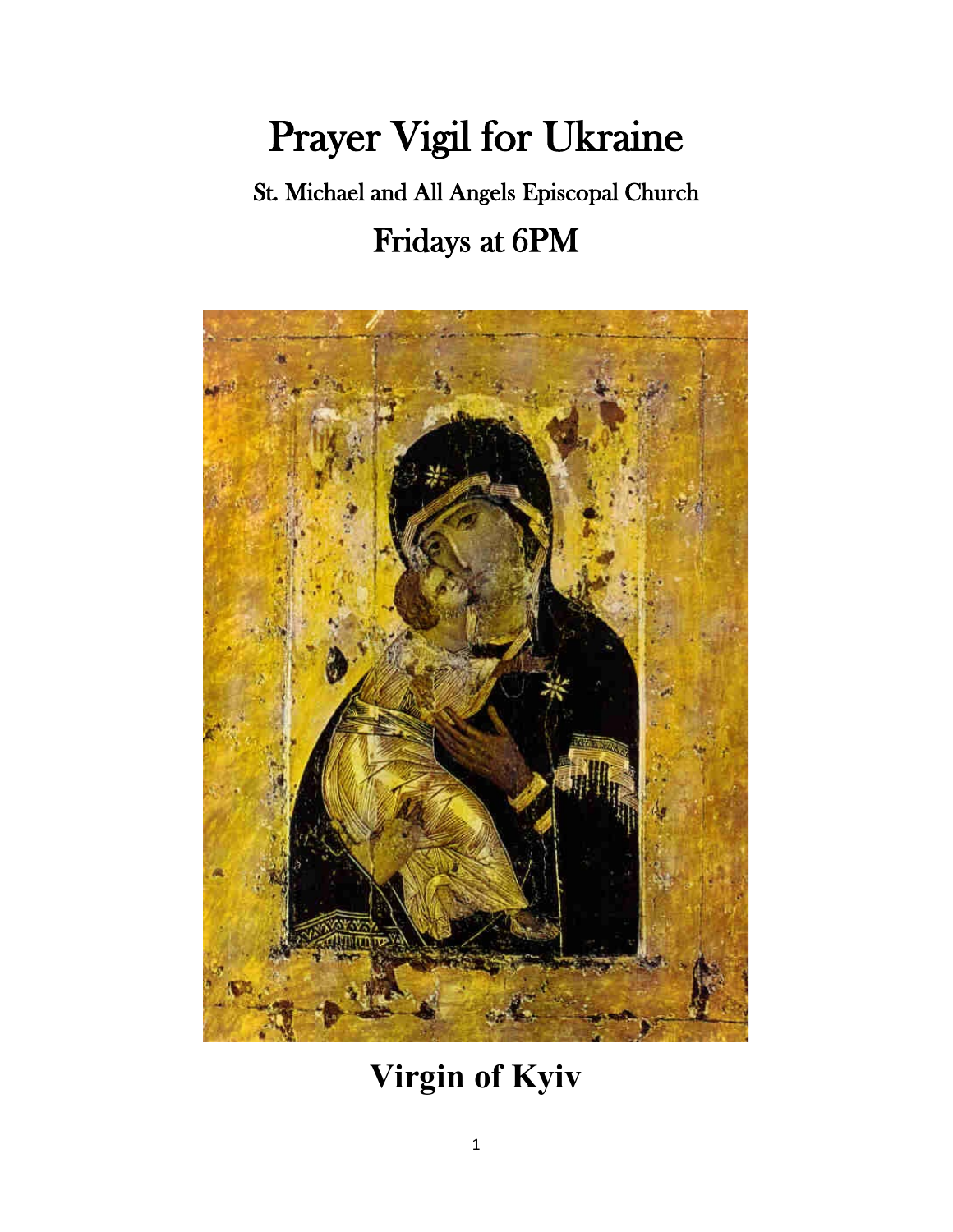#### *You are invited to stand.*

#### **Opening Prayer**

Tonight we join our prayer for justice and peace along with those from around the world:

O God, how hard it is to sit here in this quiet world while just over the horizon death is falling from the sky. How helpless we feel to change that reality. We cannot bring our safety to those in danger. We cannot end their struggle as much as we wish we could. But we believe the love of the Holy Spirit is in both places at once. It is here in our life and there in their heartbreak. With all the faith we have we seek to connect those two end points of hope: let whatever love was meant for us go to them. Let it help in any small way it can. Let it ransom as many as it can. Let our love do what our life cannot and span the distance between our peace and their pain.

Amen.

Adapted from a reflection by The Rt. Rev. Steve Charleston

### *Please be seated.*

#### **Psalm 121**

I lift up my eyes to the hills. From whence does my help come? **<sup>2</sup>**My help comes from the LORD, who made heaven and earth.

<sup>3</sup>He will not let your foot be moved, he who keeps you will not slumber. **<sup>4</sup>**Behold, he who keeps Israel

will neither slumber nor sleep.

**<sup>5</sup>**The LORD is your keeper; the LORD is your shade on your right hand.

<sup>6</sup>The sun shall not smite you by day, nor the moon by night.

**<sup>7</sup>**The LORD will keep you from all evil; he will keep your life. **<sup>8</sup>**The LORD will keep

 your going out and your coming in from this time forth and for evermore.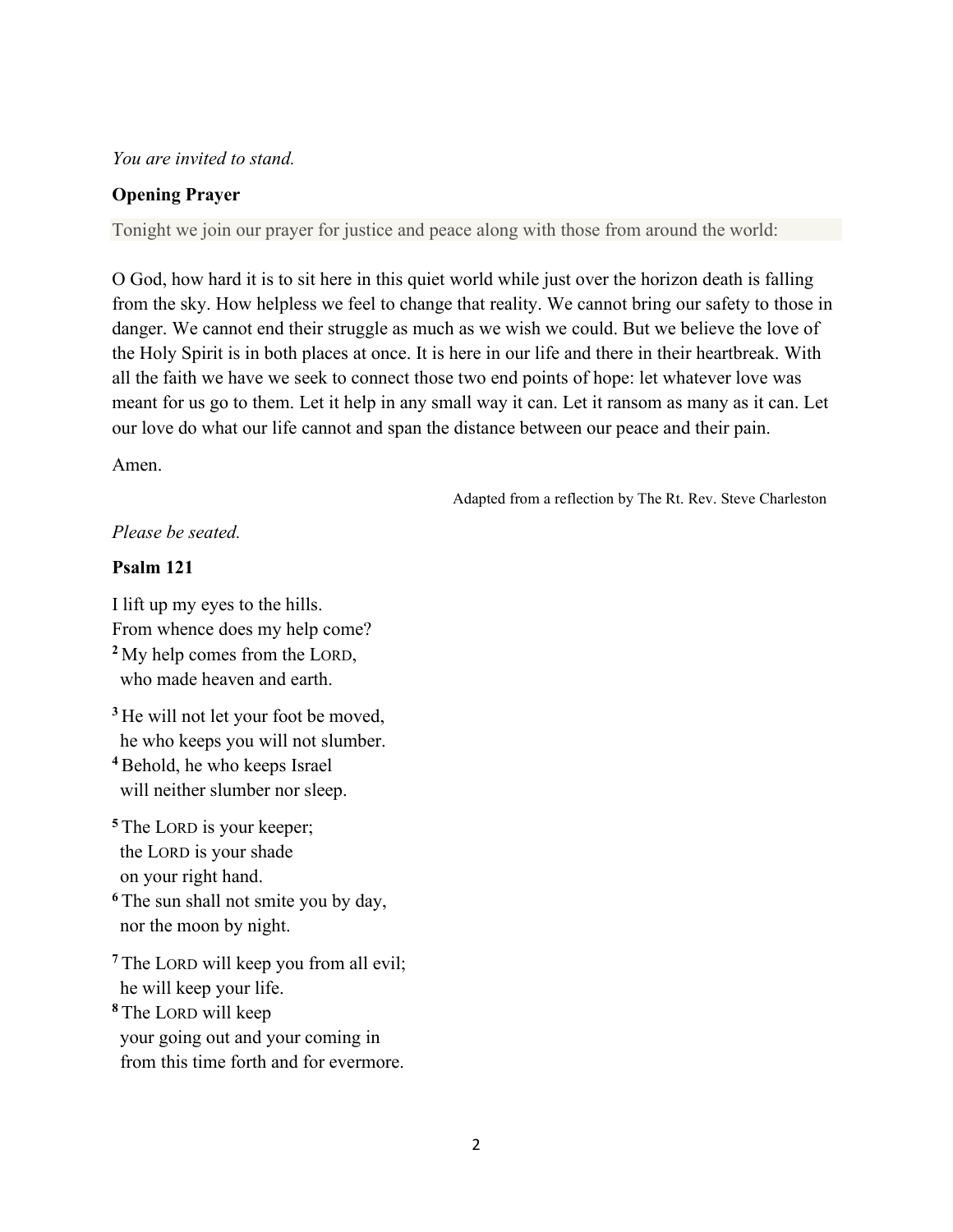#### *All are invited to come forward and light a candle during this time of silence.*

#### **Prayers for Ourselves and Others**

Almighty God, you have promised to hear when we pray in the name of your Son. Therefore, in confidence and trust we pray for the Church and for all who serve you in it.

Loving God, enliven the Church for its mission. **That we may be salt of the earth and light to the world.**

Breathe fresh life into your people. **Give us power to reveal Christ in word and action.**

Creator of all, lead us and every people into the ways of justice and peace. **That we may respect one another in freedom and truth.**

Awaken in us a sense of wonder for the earth and all that is in it. **Teach us to care creatively for its resources.**

God of truth, inspire with your wisdom those whose decisions affect the lives of others. **That all may act with integrity and courage**.

Give grace to all those whose lives are linked with ours. **May we serve Christ in one another, and love as he loves us.**

Let us now name before God those for whom we offer our personal prayers, either silently or aloud

*The people may add their intercessions silently or aloud.*

Way pray for those killed and their families in the recent shootings in Buffalo, NY and Laguna Woods, CA:

| Roberta A. Drury – age $32$   | Heyward Patterson $-$ age 67 |
|-------------------------------|------------------------------|
| Margus D. Morrison $-$ age 52 | Katherine Massey – age $72$  |
| Andre Mackneil – age 53       | Pearl Young $-$ age 77       |
| Aaron Salter $-$ age 55       | Ruth Whitfield – age $86$    |
| Geraldine Talley – age $62$   | John Chen $-$ age 52         |
| Celestine Chaney – age $65$   |                              |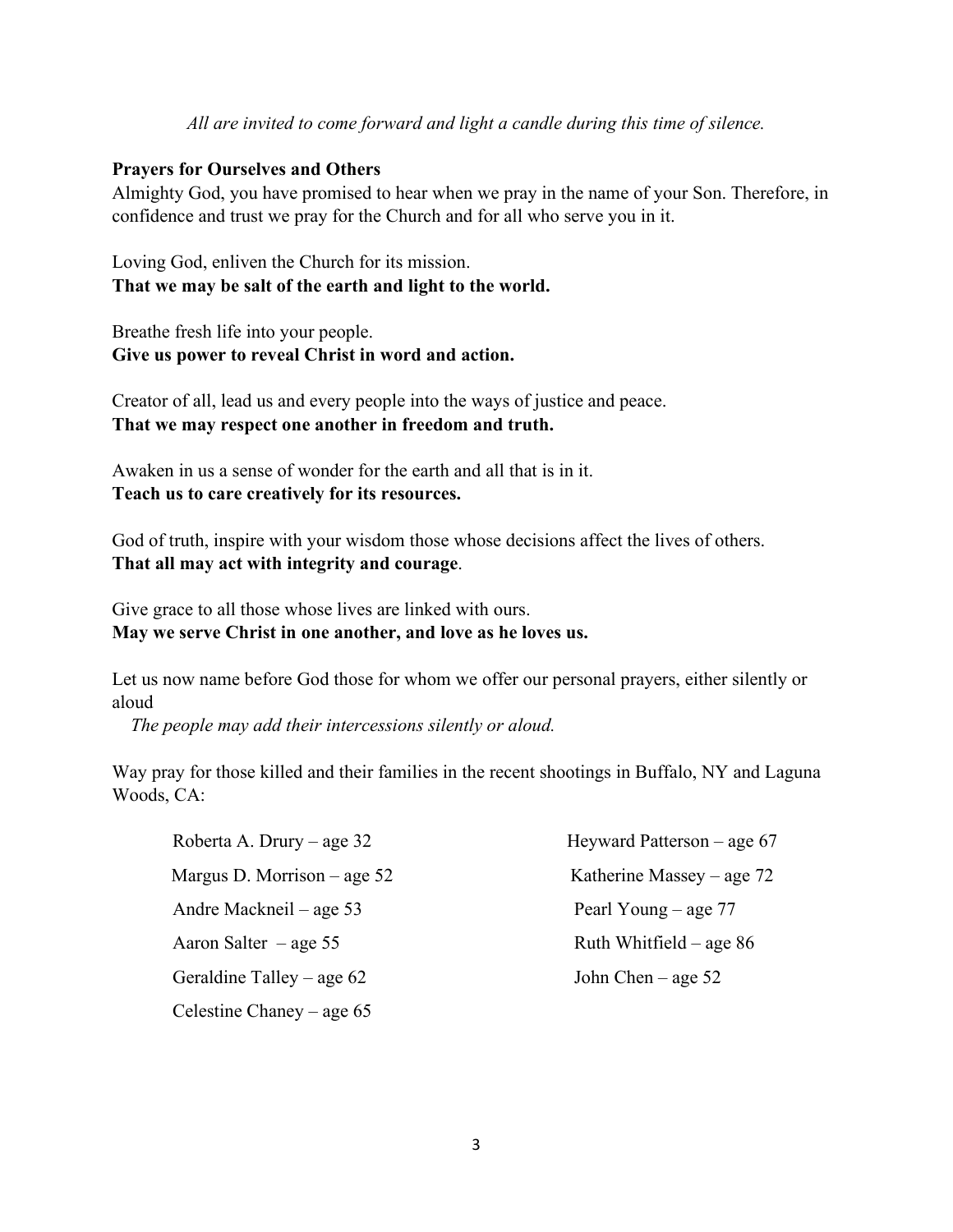O God, you made us in your own image and redeemed us through Jesus your Son: Look with compassion on the whole human family; take away the arrogance and hatred which infect our hearts; break down the walls that separate us; unite us in bonds of love; and work through our struggle and confusion to accomplish your purposes on earth; that, in your good time, all nations and races may serve you in harmony around your heavenly throne; through Jesus Christ our Lord. *Amen.*

A reading from Paul's letter to the Ephesians

### **Ephesians 3:16-19**

According to the riches of God's glory, may you be strengthened with might through the Holy Spirit in your inner being, and may Christ dwell in your hearts through faith; that you, being rooted and grounded in love, may have power to comprehend, with all the saints, what is the breadth and length and height and depth, and to know the love of Christ which surpasses knowledge; that you may be filled with the fulness of God.

# **Prayer of St. Francis**

**Lord, make me an instrument of your peace: where there is hatred, let me sow love; where there is injury, pardon; where there is doubt, faith; where there is despair, hope; where there is darkness, light; where there is sadness, joy. O divine Master, grant that I may not so much seek to be consoled as to console, to be understood as to understand, to be loved as to love. For it is in giving that we receive, it is in pardoning that we are pardoned, and it is in dying that we are born to eternal life. Amen.**

# **Closing Prayer**

**Keep watch, dear Lord, with those who work, or watch, or weep this night, and give your angels charge over those who sleep. Tend the sick, Lord Christ; give rest to the weary, bless the dying, soothe the suffering, pity the afflicted, shield the joyous; and all for your love's sake. Amen.**